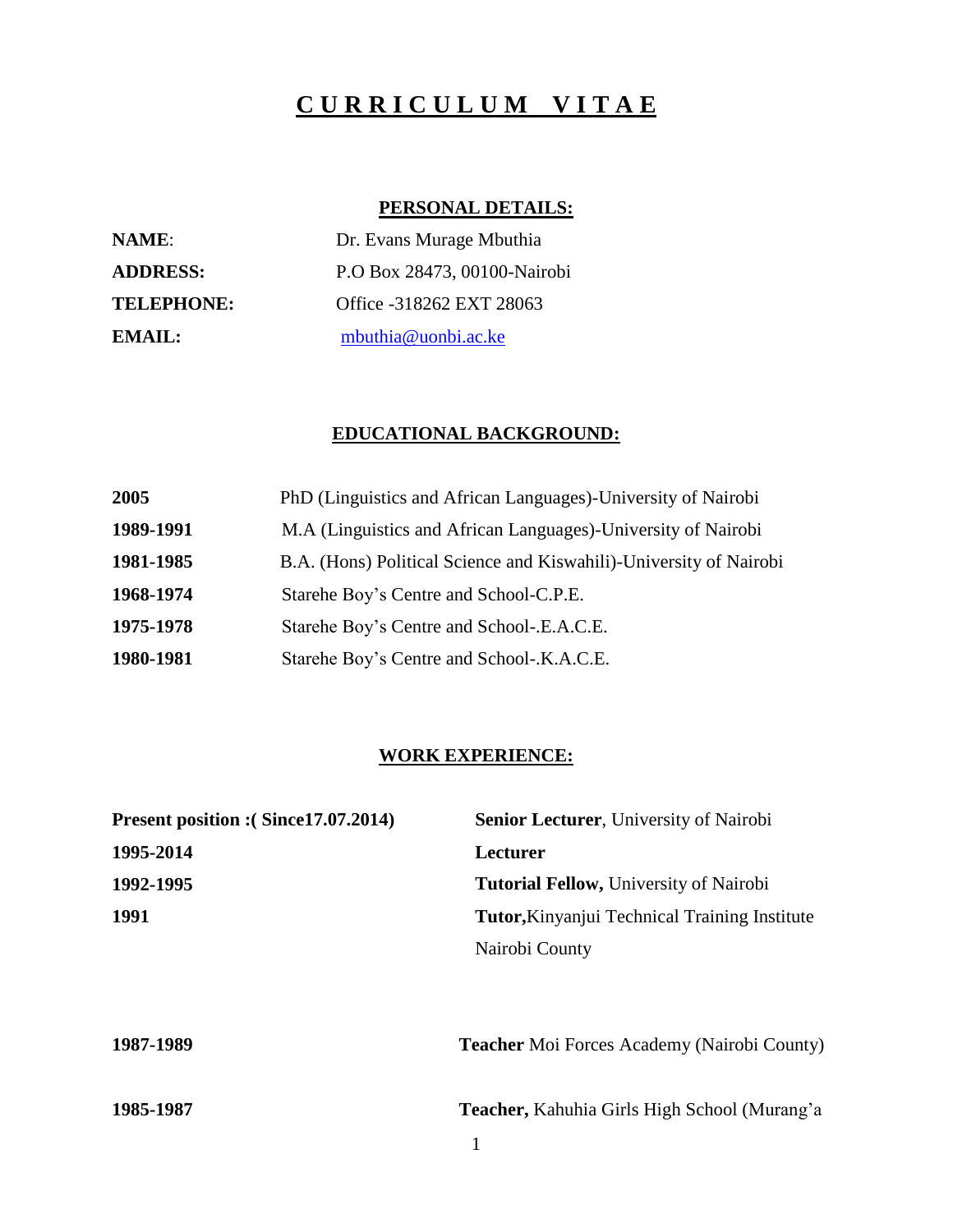## County)

### **SUPERVISION OF POSTGRADUATE STUDENTS IN THE FACULTY OF ARTS**

### **Masters Programme**

| 2006 | Supervised an M.A. dissertation in the Department of Linguistics    |
|------|---------------------------------------------------------------------|
|      | and Languages, entitled: "Mwono Ulimwengu wa Waswahili"             |
|      | by Nyonje. J.W. (In conjunction with Dr. Rayya Timmamy).            |
| 2007 | Supervised an M.A. dissertation in the Department of                |
|      | Linguistics and Languages, entitled: "Mwingilianomatini katika      |
|      | Fasihi ya Kiswahili: Tata za Asumini Na Rosa Mistika" by            |
|      | Henry .G. Njoroge. (In conjunction with Dr. Tom Olali).             |
|      | Supervised an M.A. dissertation in the Department of                |
|      | Linguistics and Languages, entitled "Mtindo katika Arusi ya         |
|      | Buldoza na Hadithi Nyingine" by Samson O. Ongarora. (In conjunction |
|      | with Prof. Mbatia .M.).                                             |
| 2008 | Supervised an M.A. dissertation in the Department of                |
|      | Linguistics and Languages, entitled: "Sauti ya mwanamke dhidi ya    |
|      | Ubabedume katika tamthilia tatu za Kiswahili" by Isaac Reuben       |
|      | Kisiroche. (In conjunction with Prof. Wamitila K.W.).               |
| 2010 | Supervised an M.A. dissertation in the Department of                |
|      | Linguistics and Languages, entitled: "Uchanganuzi wa Kiisimu wa     |
|      | baadhi ya matini za Kiswahili: mtazamo wa Pragmatiki Leksia" by     |
|      | Makhoka .W.Okuku (In conjunction with Prof. Habwe. J.).             |
| 2011 | Supervised an M.A. dissertation in the Department of                |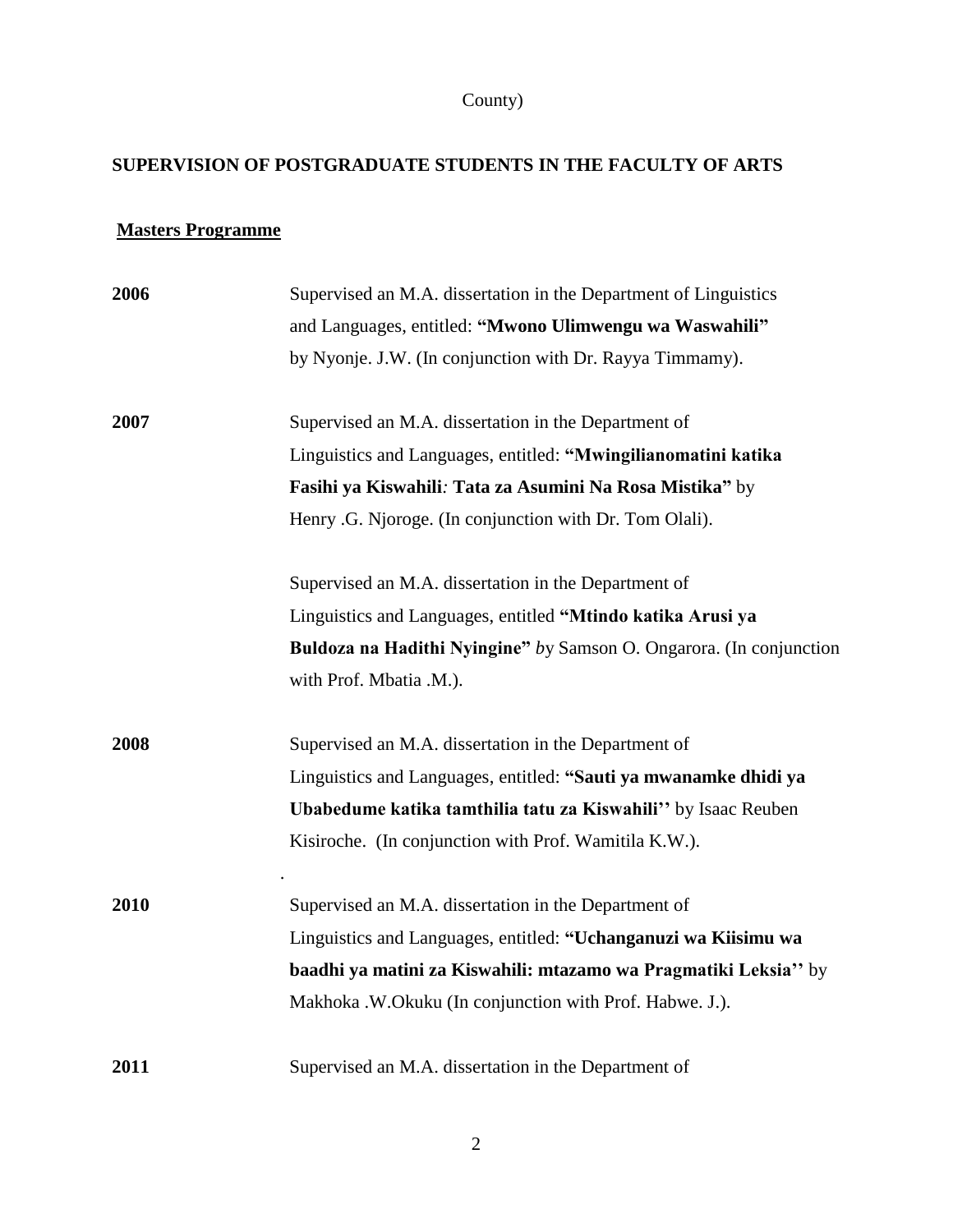Linguistics and Languages, entitled: **"Usimulizi katika Utenzi wa Siri Li Asirali''** by Shitemi .J. Mulama. (In conjunction with Prof. Wamitila K.W.).

Supervised an M.A. dissertation in the Department of Linguistics and Languages, entitled: **"Fani katika Utenzi wa Ayubu"**by Mulama Shitemi (In conjunction with Dr.Swaleh .A.).

 Supervised an M.A. dissertation in the Department of Linguistics and Languages, entitled: **"Nafasi ya dini katika ndoa: tathmini ya Utengano na Paradiso"** by Muhanda B. Howard (in Conjunction with Swaleh A.)

| 2012 | Supervised an M.A. dissertation in the Department of Linguistics and       |
|------|----------------------------------------------------------------------------|
|      | Languages, entitled: "Taswira ya mwanamke katika tamthilia mbili za        |
|      | Kiswahili" by Beatrice Mwendarani. (In conjunction with                    |
|      | Dr. Francis Musyoka).                                                      |
|      | Supervised an M.A. dissertation in the Department of Linguistics and       |
|      | Languages, entitled: "Fani katika tamthilia ya Kiswahili: Uchanganuzi      |
|      | wa kilio cha Haki na Kijiba cha Moyo" by Everlyn Were (In conjunction      |
|      | with Dr. Francis Musyoka).                                                 |
|      |                                                                            |
|      |                                                                            |
| 2013 | Supervised an M.A. dissertation in the Department of Linguistics and       |
|      | Languages, entitled "Mtindo katika riwaya na hadithi fupi za Clara         |
|      | <b>Momanyi"</b> by Rael Nyambane Onchangu (In conjunction with Dr. Francis |
|      | Musyoka).                                                                  |
|      |                                                                            |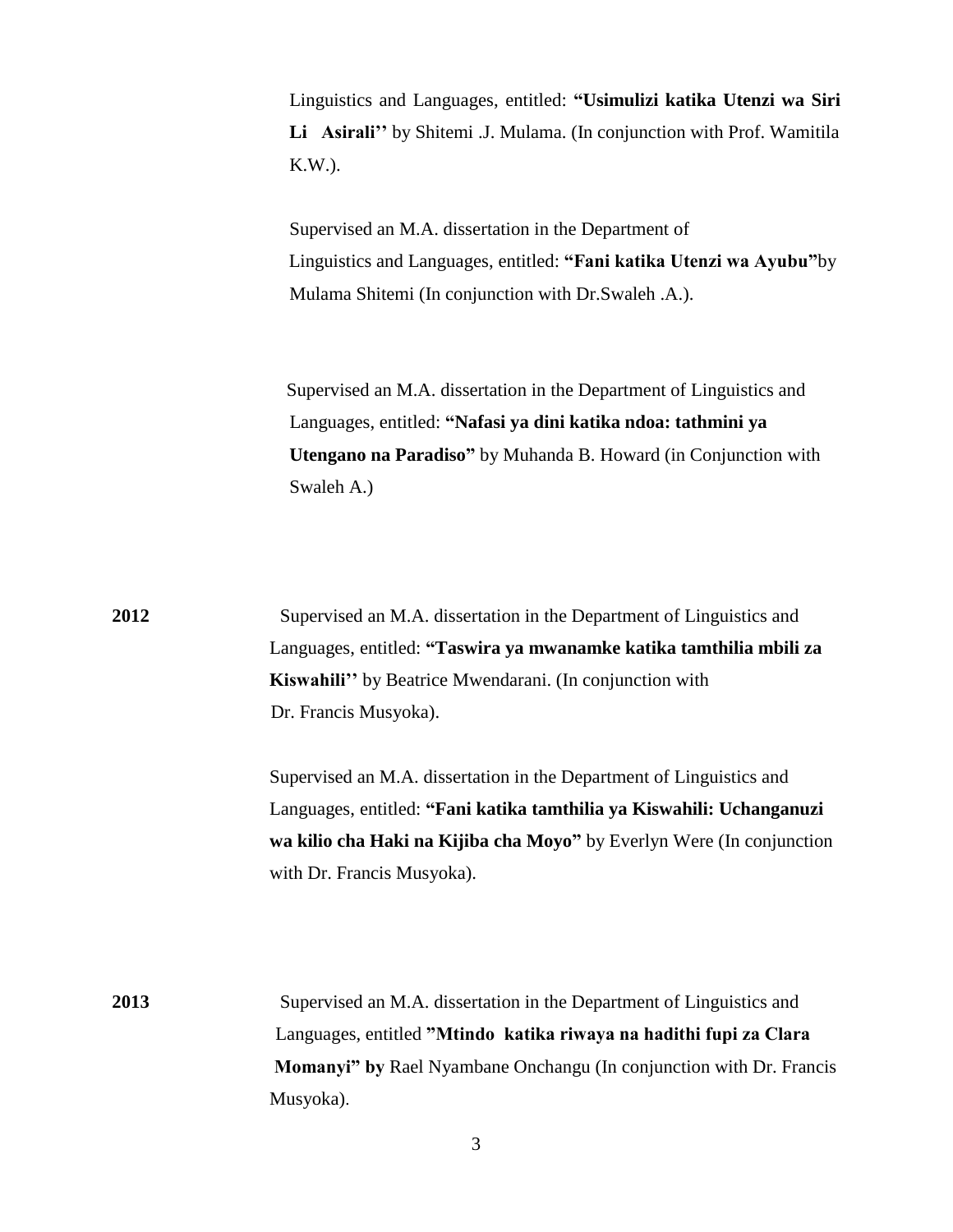Supervised an M.A. dissertation in the Department of Linguistics and Languages, entitled **"Taswira ya mwanamke katika tamthilia za nguzo Nguzo Mama naMama Ee" by** Chacha Wilson Caleb (In conjunction with Dr. Francis Musyoka).

 Supervised an M.A. dissertation in the Department of Linguistics and Languages, entitled **"Uhakiki wa Kimaudhui na kifani wa kidagaa Kimemwozea" by Pauline Rono** (In conjunction with Dr. Francis Musyoka).

#### **Doctorate Programme**

**2014** PhD in Linguistics (Department of Linguistics and Languages,(University Of Nairobi) **Discourse, Gender Identity and gender Power Relations in Fiction A CDA reading of Wamitila's** *Unaitwa Nani?* byAsumpta Matei Mulila(In conjunction with Prof Habwe J and Kineene wa Mutiso) .

## **SUPERVISION OF UNDERGRADUATE STUDENTS IN THE SCHOOL OF EDUCATION**

**1992** Supervised a B.Ed dissertation in the Department of Kiswahili entitled:  **"Al Amin Mazrui kama mwandishi anayeufahamu Ulimwengu wa Tatu"** by Musyoka F.

> Supervised a B.Ed dissertation in the Department of Kiswahili entitled: **"Ebrahim Hussein kama mwandishi wa kihistoria''** by Anastacia Mwelu Nzilu.

 Supervised a B.Ed dissertation in the Department of Kiswahili entitled: **"Jinsi Mohammed .S. Mohammed anavyowasawiri wahusika wa kike katika Nyota ya Rehema"** by Sophia Jeptoo.

4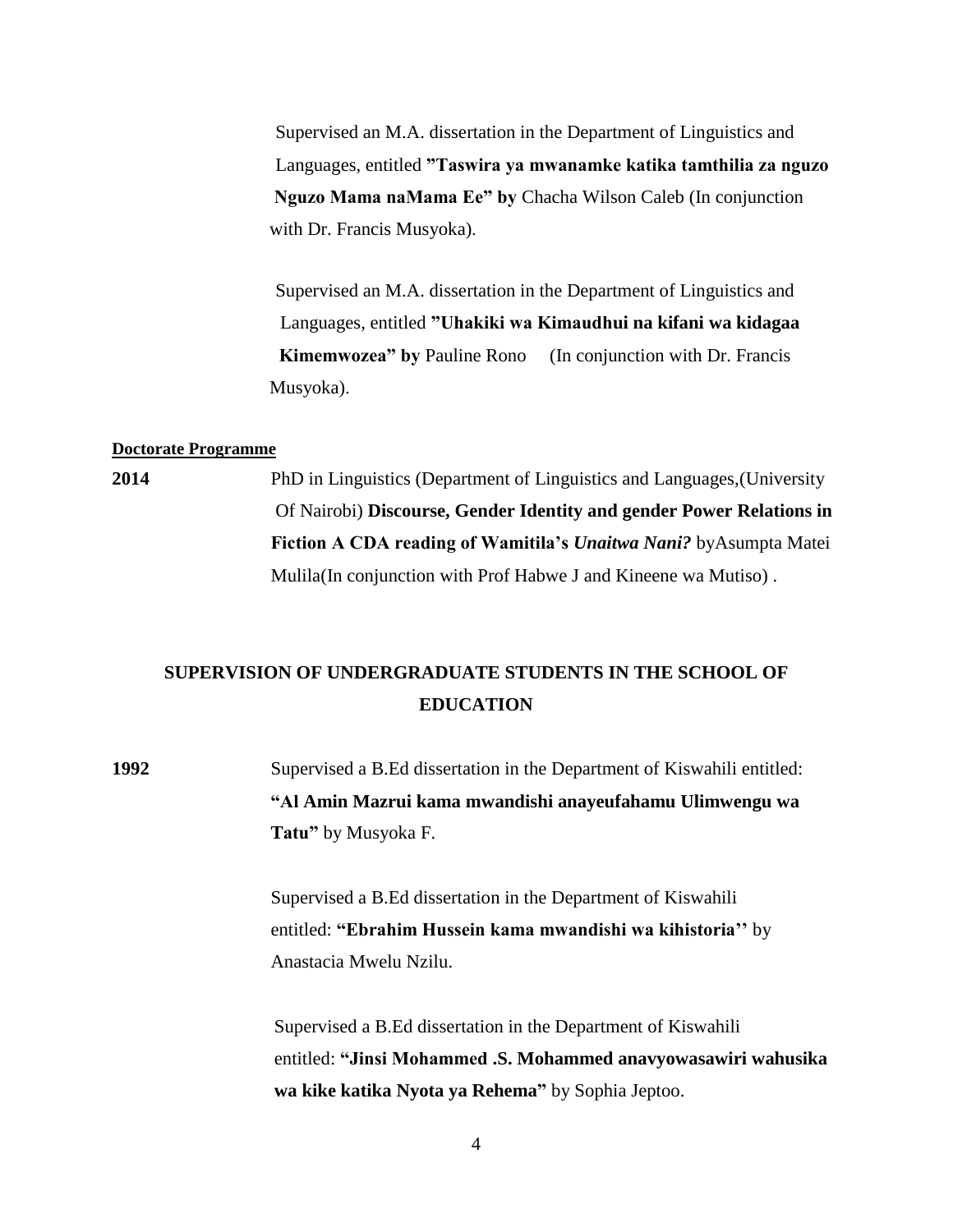Supervised a B.Ed dissertation in the Department of Kiswahili entitled: **"Jukumu la wazazi katika Kichwamaji na Rosa Mistika"** by Grace Wangui Ngigi.

 Supervised a B.Ed dissertation in the Department of Kiswahili entitled: **"Maudhui katika tamthilia mbili za Yahya A.S. na Mulwa D.K. Ukame na Mkimbizi"** by Kamau John Mwenja.

Supervised a B.Ed dissertation in the Department of Kiswahili entitled: **"Mapenzi na Ndoa katika tamthilia mbili za Jay kitsao Uasi na Tazama Mbele** by Ndungu Boniface.

Supervised a B.Ed dissertation in the Department of Kiswahili entitled: **"Nafasi ya Kamaru katika fasihi"** by Mwaniki .S.G.

Supervised a B.Ed dissertation in the Department of Kiswahili entitled: **"Maudhui katika insha za Shaaban Robert"** by Gicheru .D.K.

Supervised a B.Ed dissertation in the Department of Kiswahili entitled: **"Uhakiki wa Mohammed said abdulah kama mwandishi anayeyakimibia maswala makuu katika afrika"** by Sammy Nzoka.

Supervised a B.Ed dissertation in the Department of Kiswahili entitled: **"Uhakiki wa Kina cha Maisha Kimaudhui''** by Maluki Jaspher Kamwolo.

Supervised a B.Ed dissertation in the Department of Kiswahili entitled: **"Ulinganishi wa riwaya za Utengano na Kichwamaji kimtindo''** by Robert Mwangi.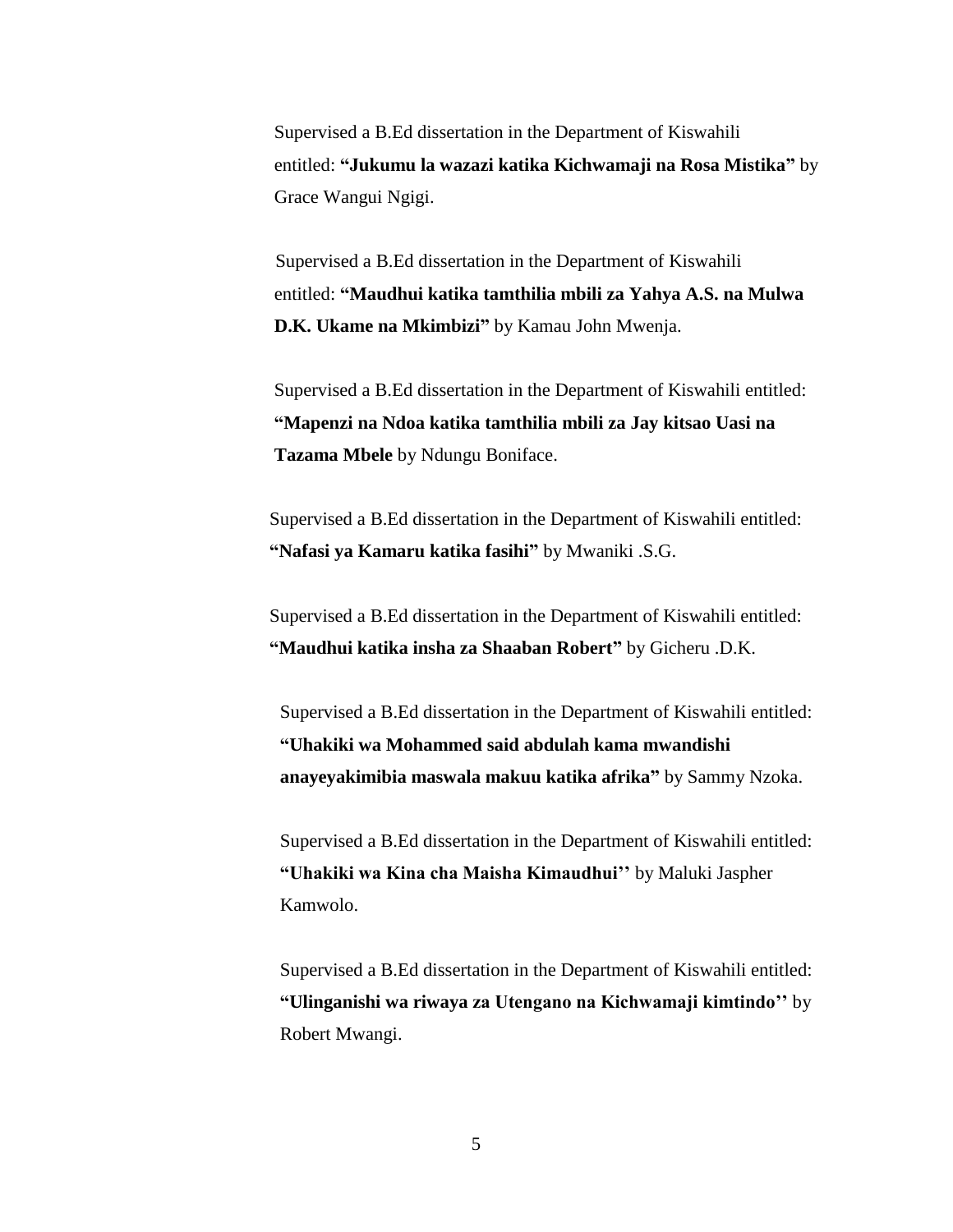Supervised a B.Ed dissertation in the Department of Kiswahili entitled: **"Ulinganishi wa baadhi ya methali za wakikuyu na waswahili"** by Iribe Mwangi.

**1996** Supervised a B.Ed dissertation in the Department of Kiswahili entitled: **"Uchunguzi wa fani na maudhui katika insha za Shaaban Robert"** by Gicheru .D.K.

> Supervised a B.Ed dissertation in the Department of Kiswahili entitled: **"Uhusiano wa fani na maudhui katika Nyongo mkalia ini (Rocha Chimera)"** by Titus Munguu.

#### **ONGOING POST GRADUATE SUPERVISION**

PhD in Curriculum Studies (Department of Educational studies, University of Nairobi) entitled: **Effectiveness of Explicit and Implicit Pedagogical Methodologies on learner' achievements in Kiswahili Composition Writing in Secondary Schools in Garissa County** By Zachary Ndwiga (in conjunction with Dr. Grace Nyagah and Dr Paul Odundo)

Four M.A. theses in the Department of Kiswahili (expected completion -2014)

#### **ACADEMIC PUBLICATIONS**

#### **International Journals**

**2013-An analysis of stylistic trends in published Kiswahili short story genre** published by Journal of Education and Practice.(U.S.A.)ISSN 2222-1735(Paper) ISSN 2222-288X(Online) Vol. 5 No 8

**2014 - From Oral Narration to the Publishing House: The Thematic growth of the short story genre** published by International Journal of Education and Research(Australia). ISSN: 2201-6333 (print version) and ISSN: 2201-6740(Online version) Vol. 2 no 1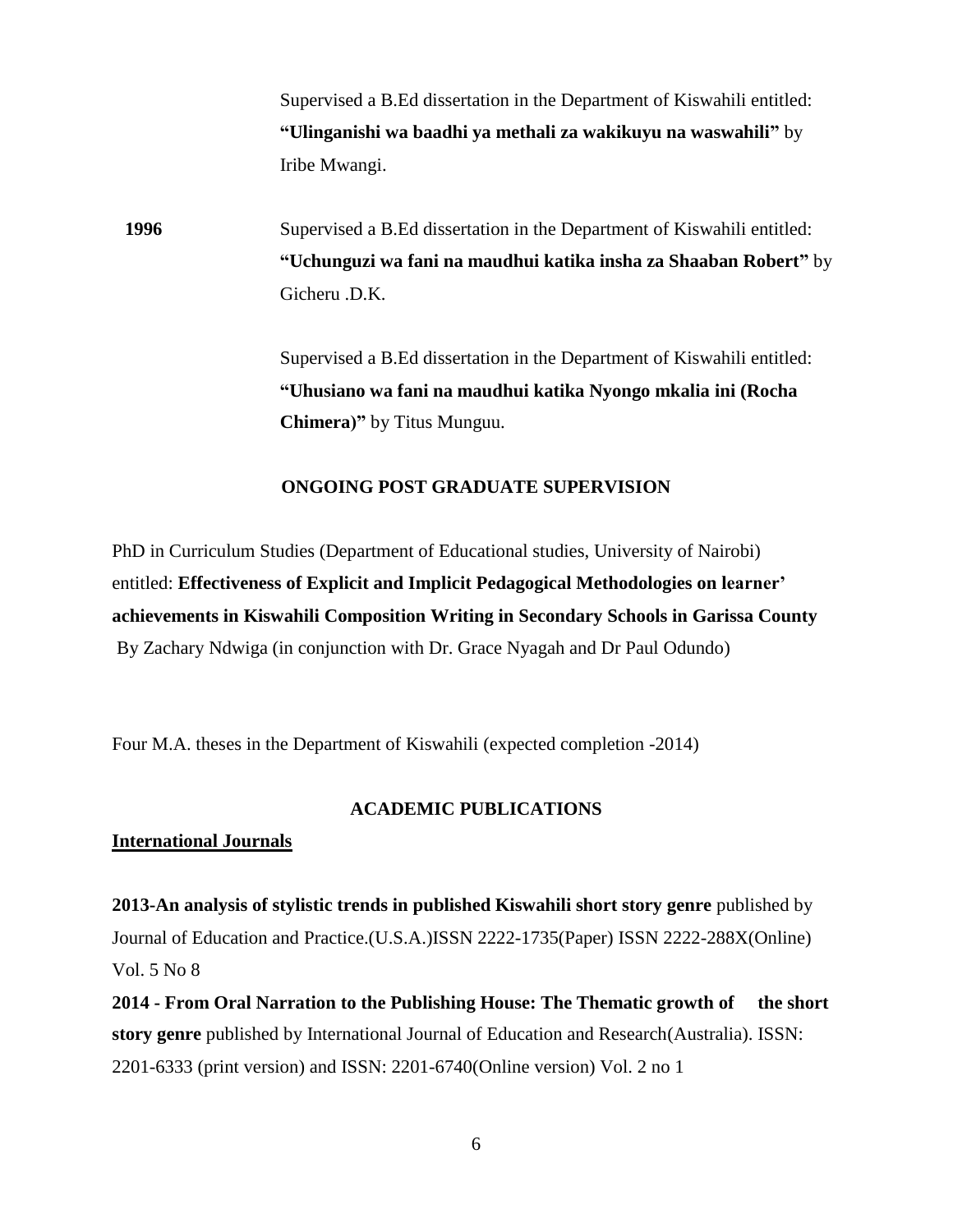#### **Books , Manuals and Other Publications**

| 1994 | Swahili Drama, -a study module for distance learning students       |
|------|---------------------------------------------------------------------|
|      | (co-authored with Dr Rayya T. and Swaleh Amiri), published by       |
|      | Faculty of External studies.                                        |
| 2003 | "Mwongozo wa Kitumbua Kimeingia Mchanga" co-authored                |
|      | with Wamtila K.W. (Published by Longhorn Publishers ISBN9966        |
|      | 49 523 1).                                                          |
| 2010 | Authored a short story text book for advanced readers entitled: A   |
|      | Thematic and Stylistic Analysis of Kiswahili Short Stories          |
|      | published by VDM Muller Deutschland, Germany (ISBN 978-             |
|      | 63639-31274-4).                                                     |
| 2012 | "Mwongozo Changanuzi wa Mstahiki Meya (Timothy Arege)"              |
|      | published by Target Publishers (ISBN 9966002853).                   |
|      | <b>FORTHCOMING PUBLICATIONS</b>                                     |
| 2014 | Co-edited an anthology with Leonard Sanja entitled: "Alionja"       |
|      | Asali na hadithi nyingine" and authored two short stories entitled: |
|      | "Mzalendo Mazingira" and "Mbio za uyoga zilivyoishia                |
|      | Ukingoni" published by Focus Publishers (ISBN9966-01-179-X)         |
|      | Co-edited an anthology with Leonard Sanja entitled: "Fimbo ya       |
|      | Mbali na hadithi nyingine" and authored two short stories           |
|      | entitled: "Tuhuma Ghali" and "Fimbo ya Mbali" (ISBN9966-            |
|      | $01-203-6179-X$ ).                                                  |
|      | Visa Vya Watoto Watundu na Hadithi Nyingine" published by           |

7

Focus Publishers(ISBN-978-9966-01-203-6)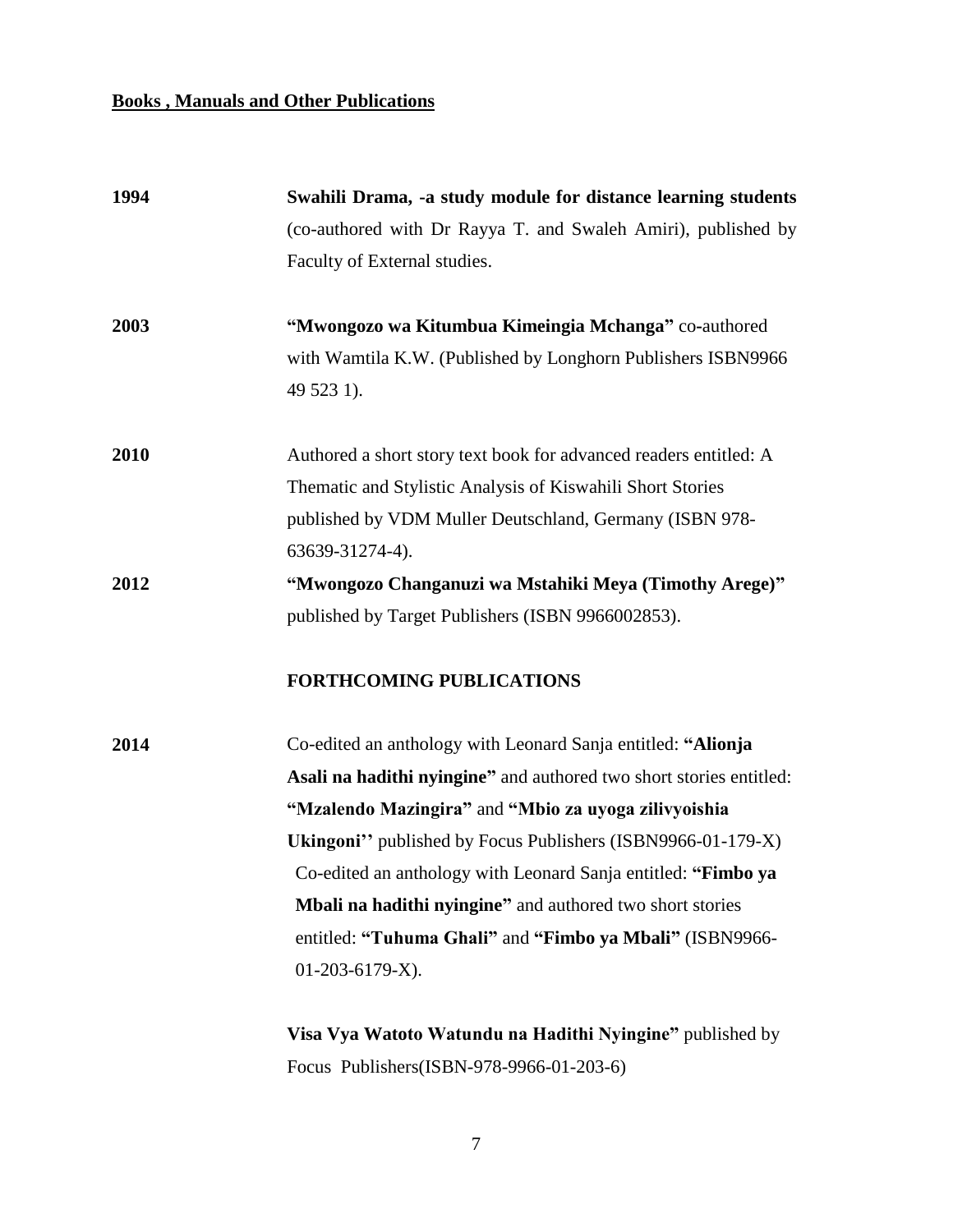### **BOOK CHAPTERS/CONTRIBUTIONS IN ANTHOLOGIES**

| 2005 | Authored a poem entitled: "Jiji Juani" in an anthology entitled:                                                                                                                                                          |
|------|---------------------------------------------------------------------------------------------------------------------------------------------------------------------------------------------------------------------------|
|      | "Tamthilia ya Maisha" edited by Wamitila K.W. and published                                                                                                                                                               |
|      | byVide Muwa Publishers. (ISBN 978-9966-7039-0-X).                                                                                                                                                                         |
| 2007 | Authored a short story entitled: "Aliyemtapeli Mzalendo" in an<br>anthology entitled: Kunani Marekani edited by Iribe Mwangi and<br>published by East African educational publishers (ISBN 978-9966-<br>$25 - 522 - 2$ ). |
|      | Authored a short story entitled: "Anga Kavu" in an anthology<br>entitled: Mwaviaji wa Roho edited by Sanja .L. published by                                                                                               |
|      | Focus Publishers (ISBN 9966-01-157-9).                                                                                                                                                                                    |
|      | <b>OTHER PUBLICATIONS</b>                                                                                                                                                                                                 |
| 2002 | "The Role of Kiswahili Language in Enhancing Functional                                                                                                                                                                   |
|      | Literacy" published by the Journal of Kenya Adult Education<br>(K.A.E.A.).                                                                                                                                                |
| 2004 | Edited and co-translated a UNESCO publication for teachers<br>involved in teaching about Environmental Conservation entitled:<br>"Urithi wa Ulimwengu Kwenye Mikono Michanga".                                            |
|      |                                                                                                                                                                                                                           |

### **ONLINE PUBLICATIONS**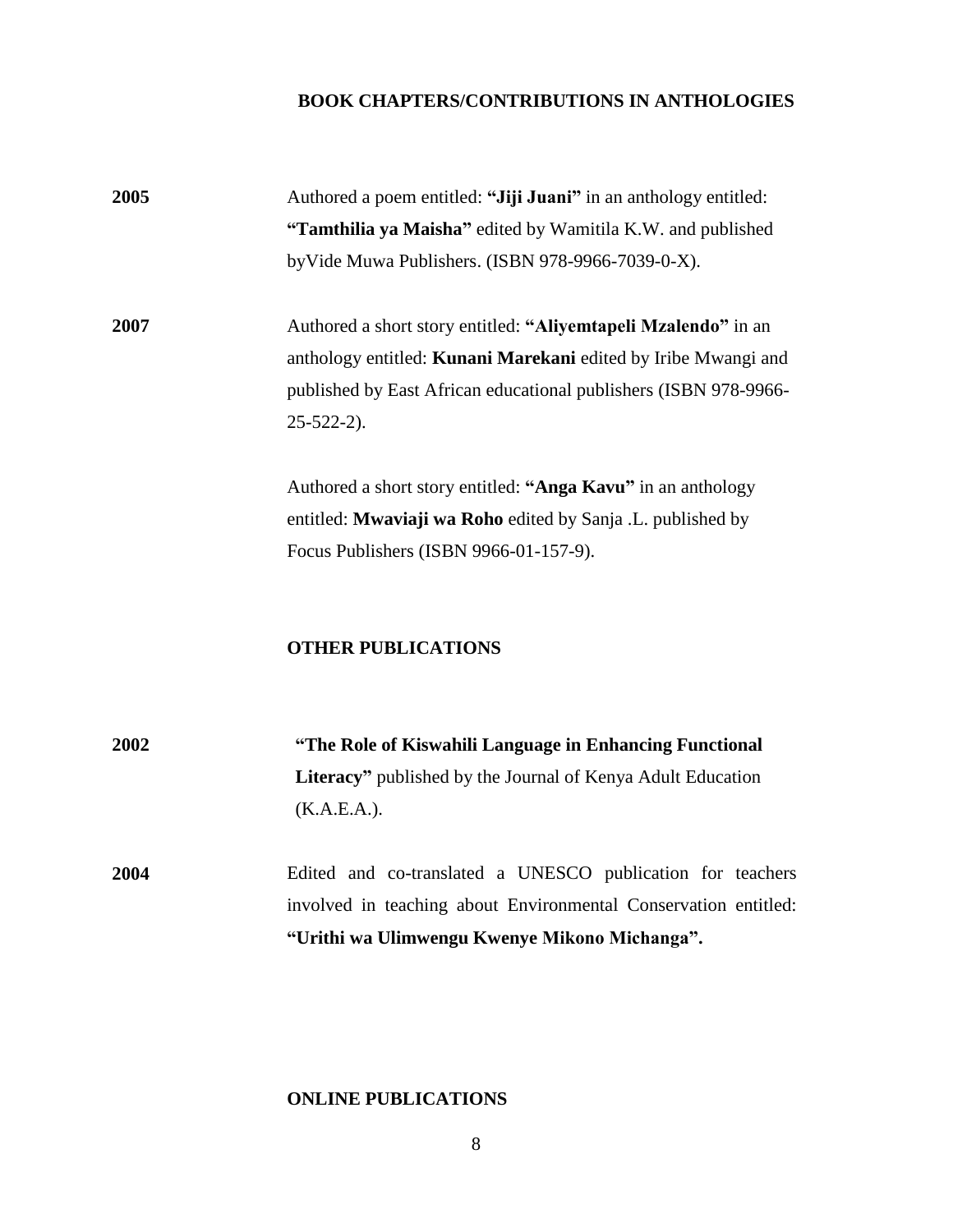| 2010 | Participated in the translation of various Wikipedia articles                                                                                                           |
|------|-------------------------------------------------------------------------------------------------------------------------------------------------------------------------|
|      | from English to Kiswahili using the Google Translation Kit.                                                                                                             |
| 2010 | Collaborated with other language experts and Rosetta Stone in<br>the production of an online Kiswahili teaching manual for use<br>by language learners on the internet. |
| 2011 | Participated in the Translation of a medical glossary                                                                                                                   |

#### **SEMINARS/WORKSHOPS/CONFERENCES**

| 2000 | Presented a paper at the Kiswahili International Conference in             |
|------|----------------------------------------------------------------------------|
|      | Mombasa held on $3^{rd}$ – 6 <sup>th</sup> October entitled: "Kiswahili na |
|      | Vyombo vya Habari".                                                        |
|      |                                                                            |
| 2001 | Presented a paper at the Kiswahili International Conference in             |
|      | Thompson Falls Lodge, Nyahururu held on October $3rd - 6th$                |
|      | entitled: "Mchango wa Dini Katika Maendeleo ya Kiswahili".                 |
| 2002 | Presented a paper at the Kiswahili International Conference held           |
|      | at Lenana Mount Hotel in October entitled: "Nafasi ya Utanzu               |
|      | wa Insha katika Kusawiri Maswala ya Kijamii na Kisiasa:                    |
|      | Ulinganishi wa maandishi ya Ngugi Wa Thiong'o na                           |
|      | waandishi wa Insha za Kiswahili".                                          |
| 2011 | Participated in the BAWAKI International Conference on                     |
|      | Language, Culture and Constitution and wrote a paper entitled:             |
|      | "Nafasi ya Elimu katika kuboresha maisha ya umma chini                     |
|      | ya Katiba Mpya" held at Catholic University.                               |
|      |                                                                            |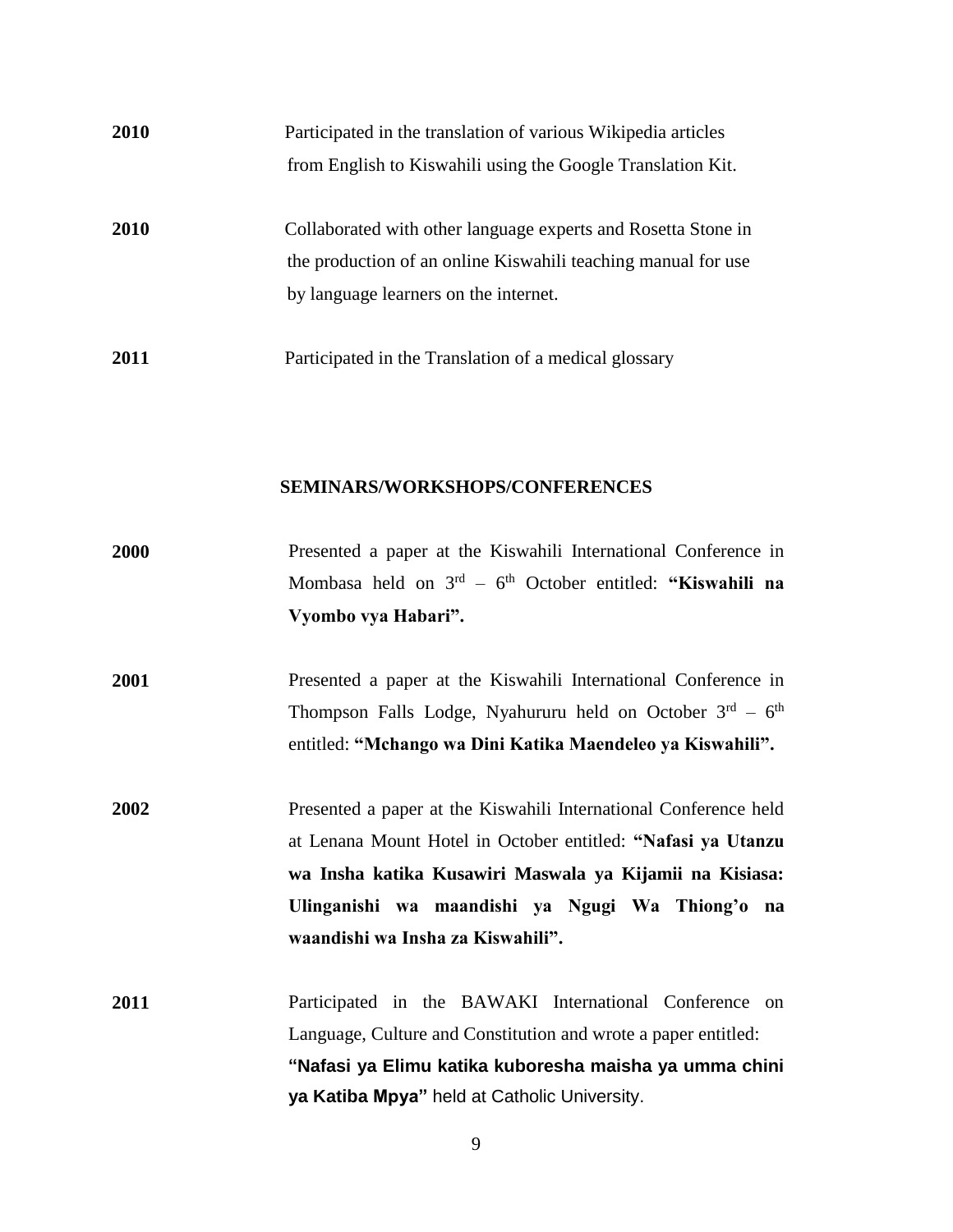## **PROFESSIONAL RELATED ACTIVITIES**

| 2007 | Participated in discussions and worked as an interpreter in the<br>World Social forum held in Kasarani Sports Ground. |
|------|-----------------------------------------------------------------------------------------------------------------------|
| 2013 | Participated in a KBC programme on Language Issues (Audience<br>were engaged on Live discussions)                     |
|      | <b>WRITTEN THESES</b>                                                                                                 |
| 1991 | M.A Thesis- Uchunguzi wa maandishi ya Boukheit Amana<br>(Mti Mle).                                                    |
| 2005 | PhD Thesis- A Thematic and Stylistic Analysis of Kiswahili<br><b>Short Stories.</b>                                   |
| 2011 | <b>INVITED REVIEW OF TEXTBOOKS IN ONE'S</b><br><b>DISCIPLINE</b>                                                      |
|      | Reviewed a novel "Yasinya" published by Focus Publishers and<br>authored by Leonard Sanja.                            |
|      | <b>EXAMINATIONERSHIP</b>                                                                                              |

## **External Examination**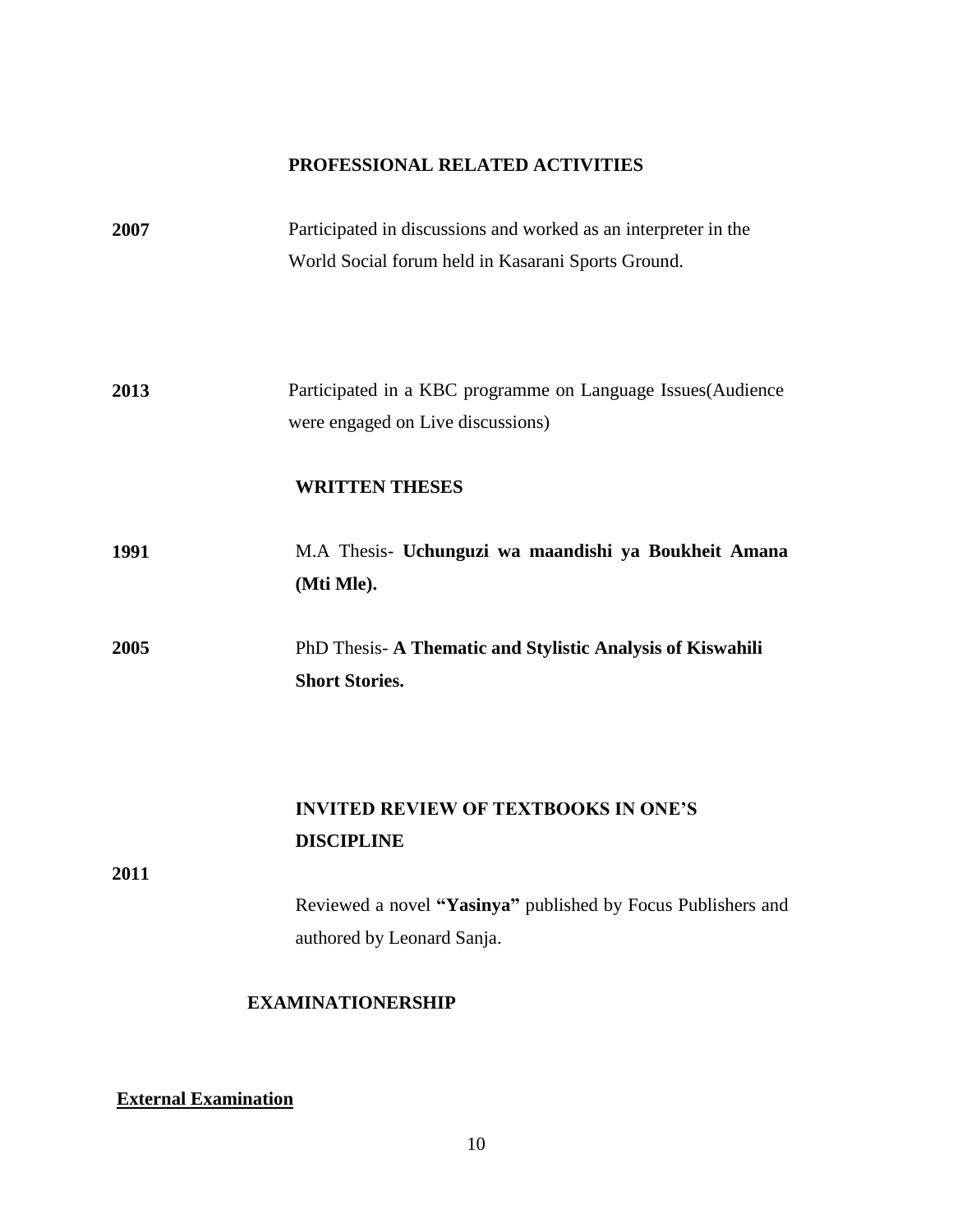## **2005-2008** Worked as External Examiner (Kiswahili) for Kagumo Teachers College,(Nyeri County).

### **Examination of Masters Theses**

| 2011              | Appointed by the Board of Postgraduate Studies (UoN) to Examine Mr.                                                                                                                           |
|-------------------|-----------------------------------------------------------------------------------------------------------------------------------------------------------------------------------------------|
|                   | Emmanuel Simiyu kisirulia's PhD thesis entitled: "Point of view in                                                                                                                            |
|                   | Kiswahili Narrative Fiction; a critical Analysis of selected Texts."                                                                                                                          |
| 2014              | Appointed by Board of Postgraduate Studies (Chuka University) to<br>Examine Mr Kenneth Thuranira's M.A thesis entitled "Nyazogande"<br>za uana katika Hadithi fupi za Kiswahili nchini Kenya" |
|                   | <b>ADMINISTRATIVE EXPERIENCE</b>                                                                                                                                                              |
| <b>Since 1994</b> | Examination officer, Kiswahili Department                                                                                                                                                     |
| <b>Since 2005</b> | Assistant Manager, Bachelor of Education Module II Programmes<br>School of Education.                                                                                                         |

#### **MEMBERSHIP OF PROFESSIONAL ORGANISATIONS**

**BIEA** (British Institute of East Africa)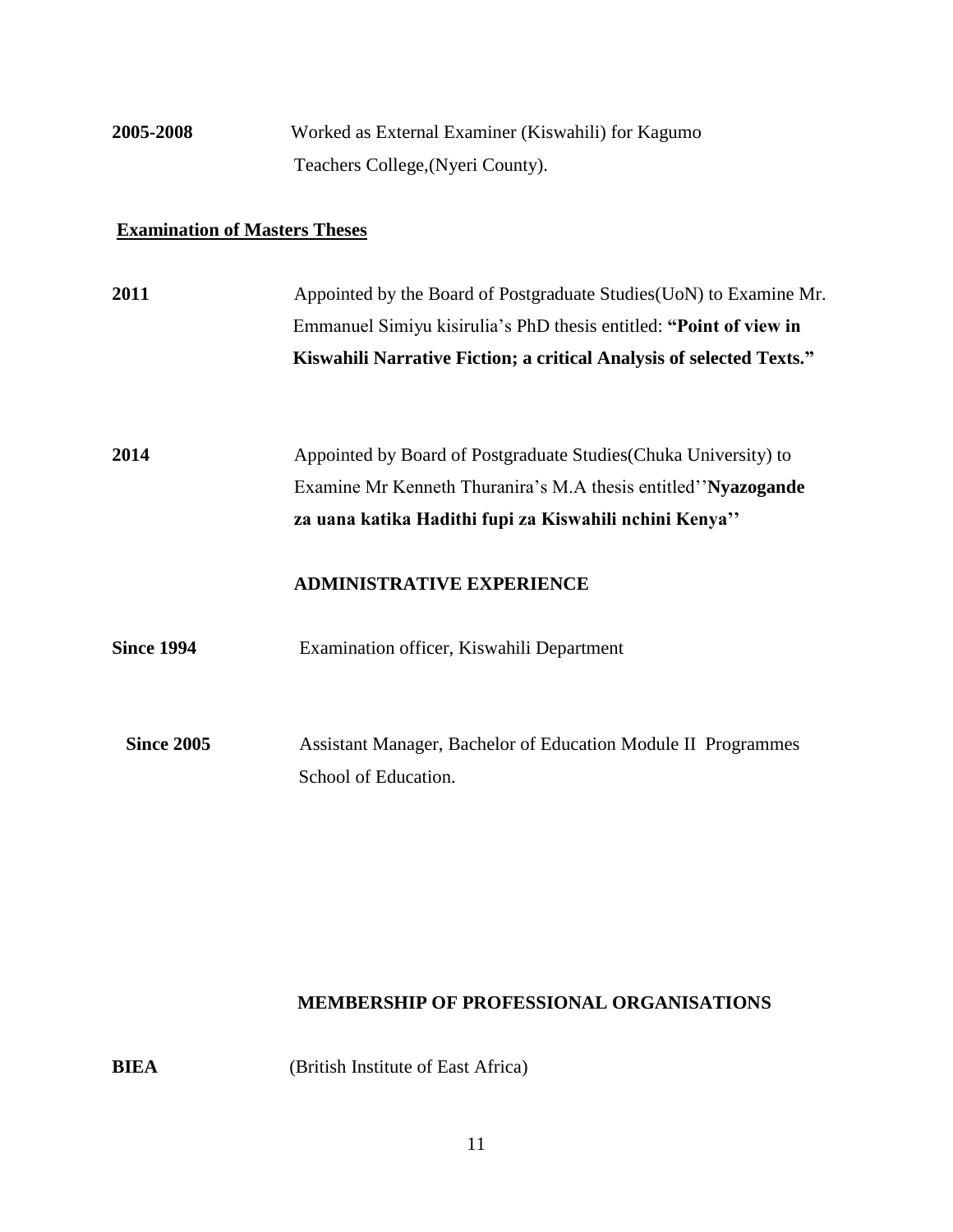**BAWAKI** (Baraza la Wanataluuma wa Kiswahili)

#### **COURSES AND TRAINING ATTENDED**

- **January 2007** Attended a four-day training workshop for international interpreters at Kasarani Stadium.
- **September 2009** Attended Swahili Workshop on translation using Google Translation Kit organized by Tamarind Linguistic Forum and Google Kenya.

#### **Jan 16th 2010-Feb 6th 2010**

 Participated in a Specialized International Translation Training In Dubai, U.A.E. conducted by Rosetta Stone Limited (An International Translation Company).

- **September 2011** Attended a Workshop on The writing of Proposals for Research Grants Organized by the University of Nairobi Enterprises and Services in Collaboration with Specialists from various disciplines in the University of Nairobi held at The University of Nairobi.
- **January 2012** Attended a course in Testing in Higher Education organized by the Department of Educational Communication and Technology of University of Nairobi at C.C.U. Main Campus.

#### **SCHOLARSHIPS**

| <b>2002</b> | Grant for PhD. Deans Committee by University of Nairobi |
|-------------|---------------------------------------------------------|
|-------------|---------------------------------------------------------|